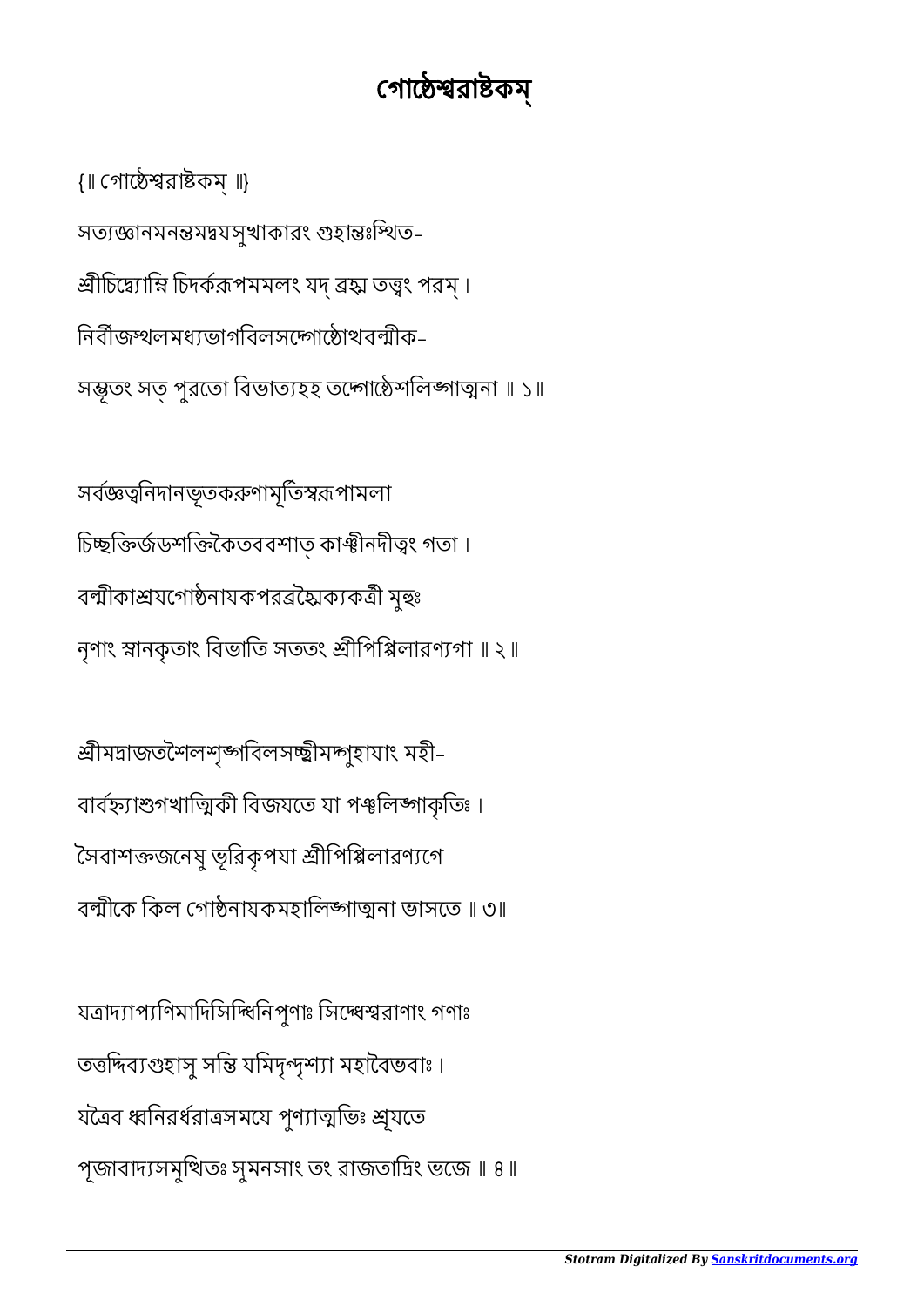শ্ৰীমদ্ৰাজতপৰ্বতাকৃতিধরস্যাৰ্ধেন্দচূডামণে-লোমৈকং কিল বামকৰ্ণজনিতং কাঞ্ছীতৰুত্বং গতম। তম্মাহত্তরবাহিনী ভূবি ভবান্যাখ্যা ততঃ পূর্বগা কাঞ্চীনদাভিধা চ পশ্চিমগতা নিলানদী পাবনী ॥ ৫॥

শ্রীমদ্ভার্গবহস্তলগ্নপরশুব্যাঘট্টনাদ্ দারিতে ক্ষোণীগ্রে সতি বামদক্ষিণগিরিদ্বন্বাত্মনা ভেদিতে। তনাধাপ্রথিতে বিদারধরণীভাগেতিনদাশ্রয়ে সা নীলাতটিনী পুনাতি হি সদা কল্পাদিগান্ প্ৰাণিনঃ ॥ ৬॥

কল্পাদিশ্থলমধ্যভাগনিলযে শ্ৰীবিশ্বনাথাভিধে লিঙ্গে পিপ্পিলকাননান্তরগতশ্রীগোষ্ঠনাথাভিধঃ । ীশুঃ কণািনিধঃ কুেত সাংিনধমনাদৃশং তৎপত্নী চ বিরাজতে২ত্র তু বিশালাক্ষীতি নামাঙ্কিতা ॥ ৭॥

শ্ৰীকাঞ্ছীতরুমূলপাবনতলং ভ্রাজন্নিবেণ্যুদ্ভবং তাজ্বান্যত্র বিধাতুমিচ্ছতি মূহুর্যন্তীর্থযাত্রাদিকম্। সাঽযং হগতং িবহায কুিধযা শাখালীনং বৃথা যষ্ট্যা তাডিতৃমীহতে জডমতিনিঃসারতৃচ্ছং ফলম্ ॥ ৮॥

শ্ৰীমদ্ৰাজতশৈলোখত্ৰিবেণীমহিমাঙ্কিতম্। গােরাকিমদং সারৈরবেলাকতাম্ ॥ ৯॥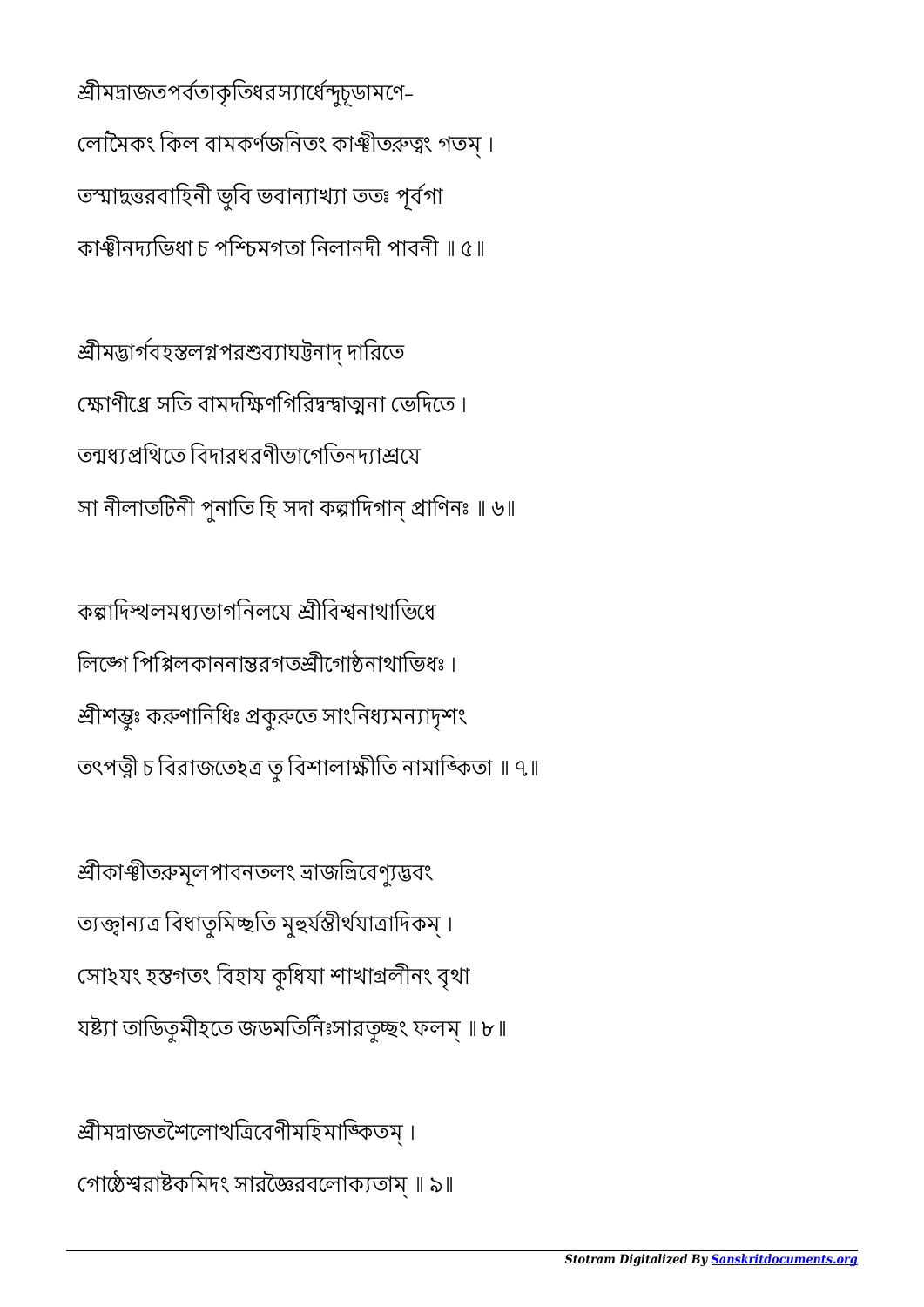## ইতি গােষ্ঠেশ্বরাষ্টকং সম্পূর্ণম্

Encoded by Sridhar - Seshagiri seshagir at engineering.sdsu.edu goShTheshvarAShTaka.n is from a group of short poems of modern times from Coimbatore. goShTheshvara figuring in this hymn is kOTTai Ishvara, in the temple behind the municipal office in the town of Coimbatore. The rAjatashaila in verse 3 (and the last verse) is Valliangiri near Erode; guhA in verse 3 refers to a neighbouring place near BhavAni; triveNI in verse 8 is the sangam at BhavAni, of the KAveri, BhavAni and Noyyal; pippilAraNya in verse 3 is the old name of the place where the shrine of Perur, on the outskirts of Coimbatore, stands. kA~nchitaru in verse 5 is the kShetravRikSha at the Perur shrine and kA~nchInadI is the river Noyyal running nearby. nilAnadI is the river starting near Valliangiri. vishvanAtha and vishAlAkShI (verse 7) are the deities in the AvanAshi temple, 20 miles from Coimbatore. vidAradharaNI (in verse 6) is the landmark forming the TamilNadu Kerala border in this area.

Please send corrections to sanskrit@cheerful.com Last updated  $\overline{\circ}$ oday http://sanskritdocuments.org